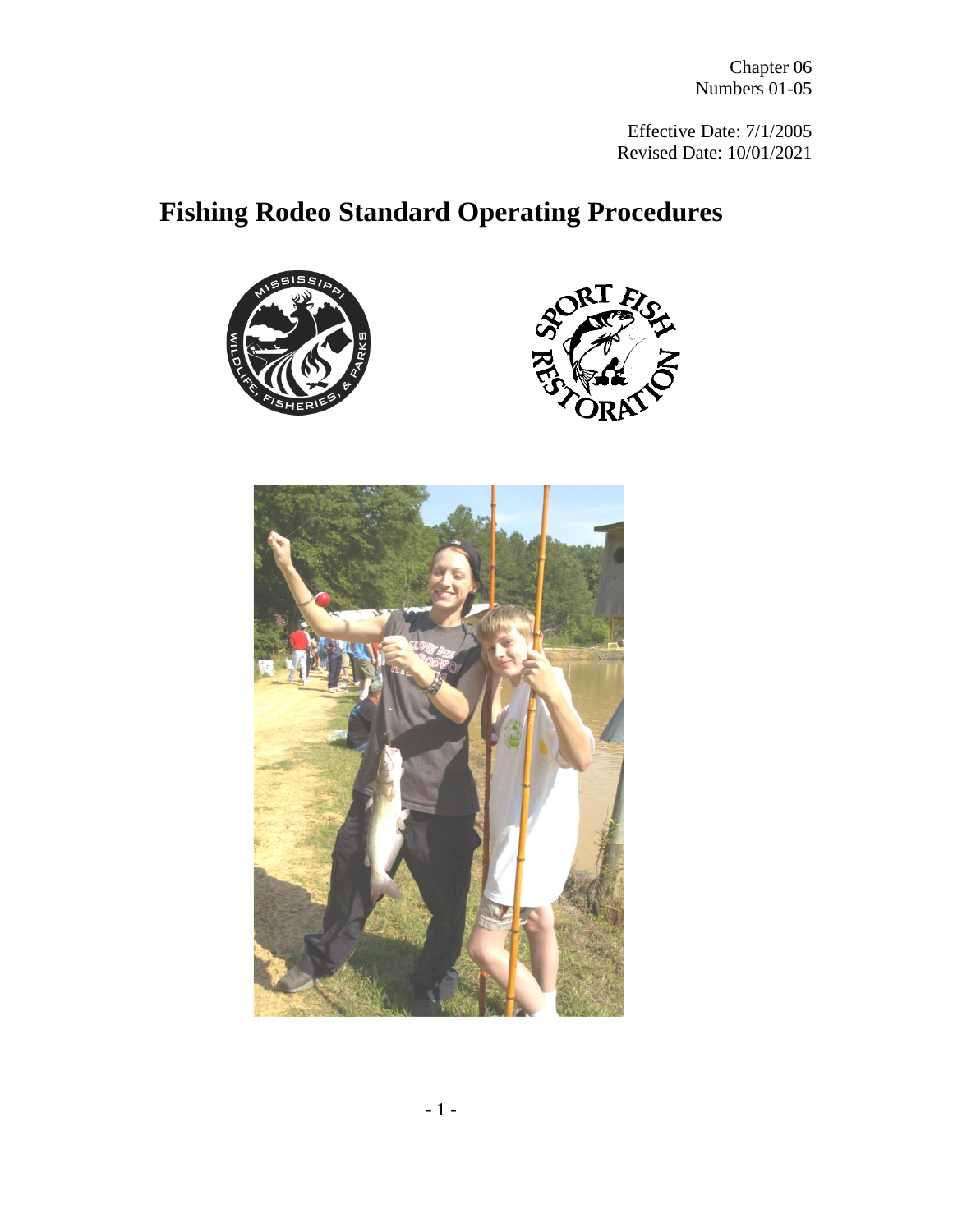# **Table of Contents**

| <b>DEFINITIONS</b> |                                                                                                          |  |
|--------------------|----------------------------------------------------------------------------------------------------------|--|
|                    |                                                                                                          |  |
|                    |                                                                                                          |  |
|                    |                                                                                                          |  |
|                    |                                                                                                          |  |
|                    |                                                                                                          |  |
| Location           |                                                                                                          |  |
| Fish               |                                                                                                          |  |
| Scheduling         |                                                                                                          |  |
| Safety             |                                                                                                          |  |
| Reporting          |                                                                                                          |  |
|                    |                                                                                                          |  |
|                    |                                                                                                          |  |
|                    |                                                                                                          |  |
| 1. Safety          |                                                                                                          |  |
|                    |                                                                                                          |  |
| 3. Rules           |                                                                                                          |  |
|                    |                                                                                                          |  |
|                    |                                                                                                          |  |
|                    |                                                                                                          |  |
|                    |                                                                                                          |  |
|                    |                                                                                                          |  |
|                    |                                                                                                          |  |
|                    | Appendix B Fishing Rodeo Summary Report <b>Constant Constant Appendix B Fishing Rodeo Summary Report</b> |  |
|                    | Appendix D Rodeo Report Card (2008) March 21                                                             |  |
|                    |                                                                                                          |  |
|                    |                                                                                                          |  |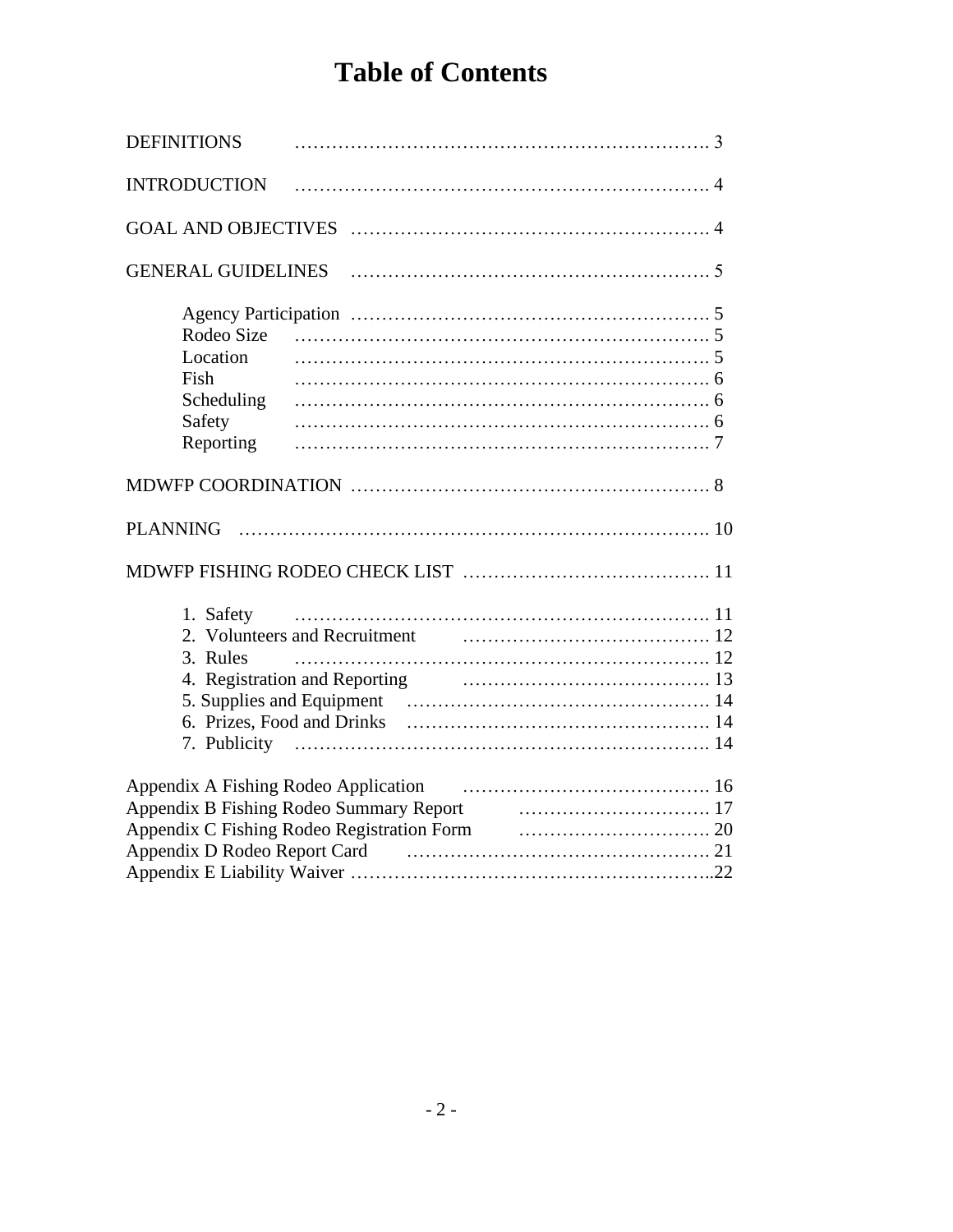Effective Date: 7/1/2005 Date Revised: 10/01/2021

#### **Fishing Rodeos**

#### **Definitions**

Event Coordinator: The local contact person who oversees planning and implementation of a MDWFP-sponsored fishing rodeo. This person is identified during or after the application process and may be a MDWFP employee, local government representative or a private citizen.

Federal Assistance: Grant program with the Department of Interior Fish & Wildlife Service that reimburses MDWFP 75% of the eligible cost expended on fishing rodeos.

Fish Tag: A mark or attachment placed on a fish by hatchery personnel to allow the Event Coordinator to offer prizes when that fish is caught by a registered participant.

MDWFP: Miss. Dept. of Wildlife, Fisheries and Parks is the state agency offering fish stocking and coordination assistance for sponsored fishing rodeos that comply with these Standard Operating Procedures.

MDWFP Special Projects Officer: The Miss. Dept. of Wildlife, Fisheries and Parks employee who schedules annual fishing rodeos and works with Event Coordinators and MDWFP staff to help rodeos run smoothly.

MDWFP Fisheries Coordinator: The Miss. Dept. of Wildlife, Fisheries and Parks employee who assures that the program is in line with established goals and objectives while supervising the Special Projects Officer and fish hatchery operations.

Parent or Guardian: Person related to or having legal relationship with a participant who supervises that participant during a fishing rodeo.

Rodeo: Fishing event intended to introduce participants to fishing and recruit them to be responsible, licensed anglers.

Sponsor: An organization or individual who supports a fishing rodeo financially, with supplies, the use of property or equipment, manpower or other in-kind donations.

Volunteer: Any person approved by the Event Coordinator to plan or perform assigned duties related to conducting a fishing rodeo. This does not include parents or guardians of participants.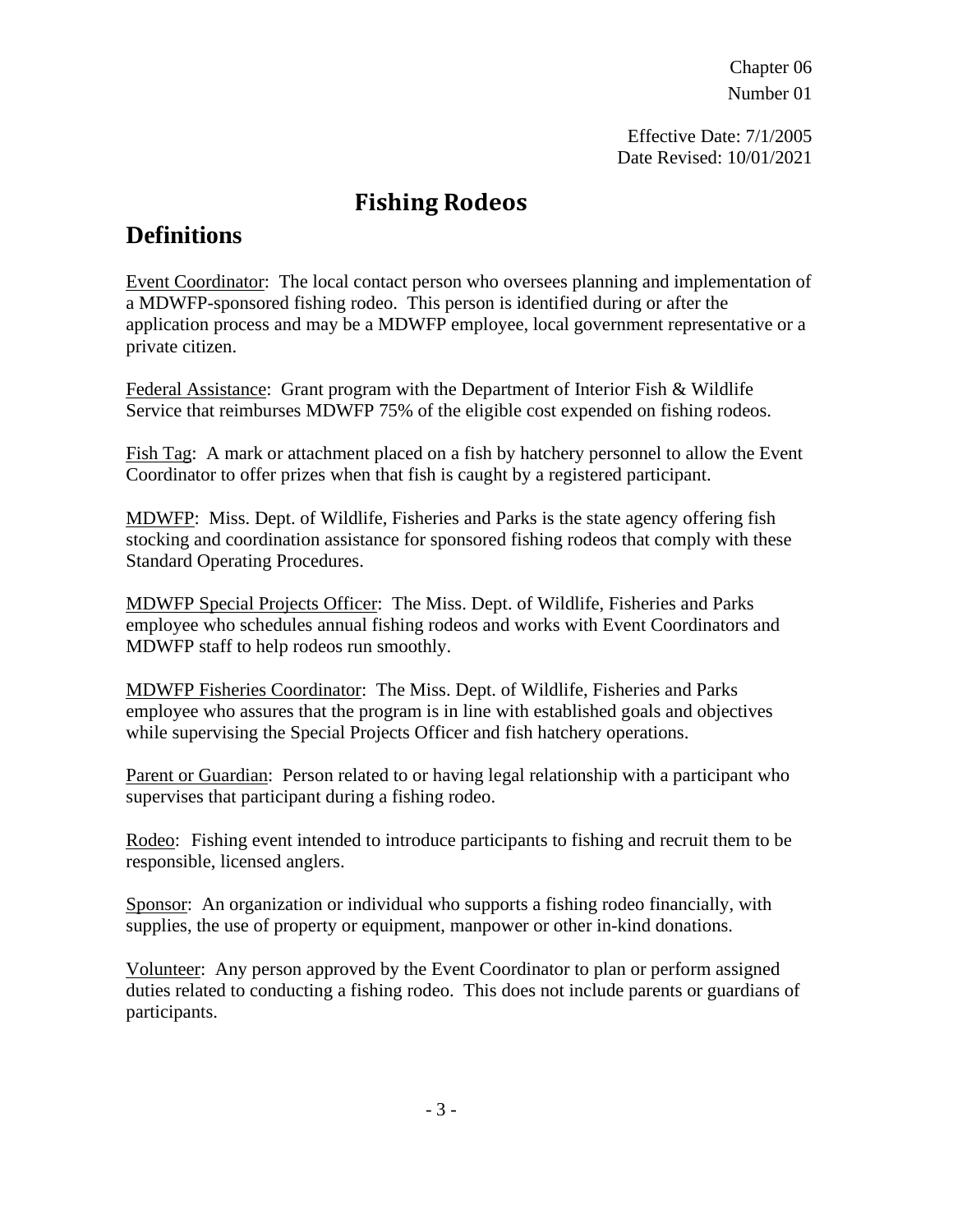## I**NTRODUCTION**

These procedures are to be used by Mississippi Department of Wildlife, Fisheries and Parks (MDWFP) staff and local cooperators to conduct fishing rodeos. An important part of the MDWFP mission is to provide and promote recreational fishing.

Fishing has long been a popular outdoor activity but many people, especially children, have limited opportunity to experience fishing. As Mississippi's population increases, the number of fishing-license holders remains static. Various federal, state and local programs such as media campaigns and MDWFP fishing rodeos are attempting to reverse this trend.

Fishing rodeos benefit MDWFP and our society. Anglers are an important support base for MDWFP through license sales and compliance with regulations and conservation programs. Rodeos can also be used to promote agency parks and lakes while building positive relations between the public and MDWFP Conservation Officers. Development of fishing skills can also boost the confidence and self-image of youth while fishing with family or friends reinforces our bonds with each other and with nature.

## **GOAL**

Introduce rodeo participants to fishing and recruit them to be responsible, licensed anglers.

## **OBJECTIVES**

- 1. Educate participants about fish, fishing and environmental stewardship.
- 2. Provide controlled events that offer quality fishing experiences and education.

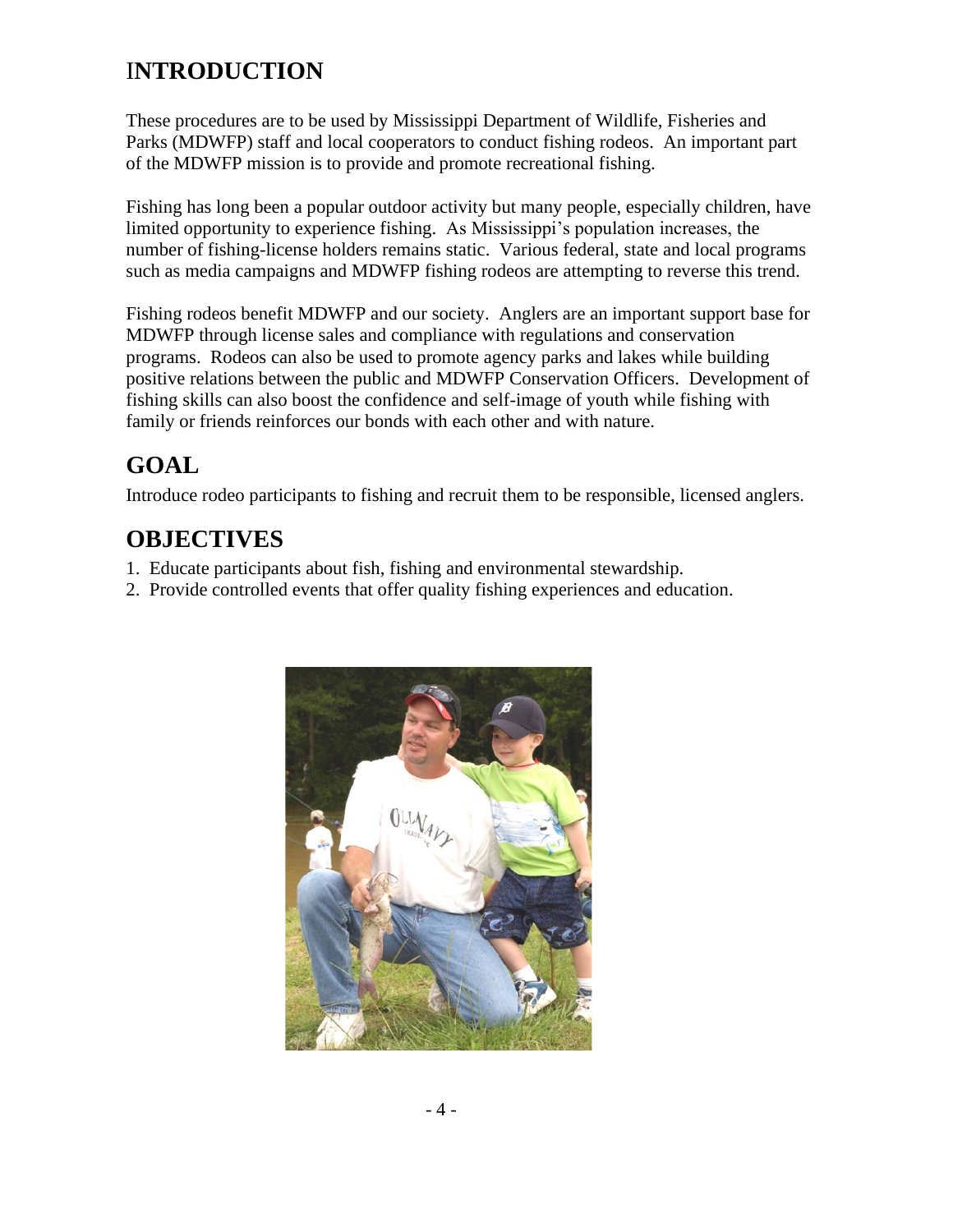Effective Date: 7/1/2005 Date Revised: 10/01/2021

#### **Fishing Rodeos**

#### **GENERAL GUIDELINES**

The following topics should be considered before starting the formal planning process. A rodeo that lacks programmatic design regarding facilities, safety and participation is not worth conducting.

#### **Agency Participation**

Primary contributions from MDWFP include fish stocking and coordination assistance. The MDWFP Special Projects Officer is the point of contact for all rodeos. Contact information for this person may be obtained by calling 601-432-2200. The Event Coordinator and designated sponsors are responsible for securing an acceptable site, volunteer workers, supplies and advertising. MDWFP may provide certain supplies (if available) and may contribute manpower and publicity. An Event Coordinator must be established by submitting a rodeo application by November 1 of the year preceding the event. The Event Coordinator will be the primary contact person from time of application until the MDWFP Special Projects Officer gives final clearance within 5-10 days before the event. Final clearance will be based on the Fishing Rodeo Check List in the planning section of this document.

#### **Rodeo Size**

For first time applicants, a small event is recommended since it requires fewer resources and less experience from planners and workers. Events tend to grow if repeated each year. Larger events require more manpower, expense and experience to effectively plan and implement.

#### **Location**

Sites must offer handicapped accessibility, clear shoreline area, open water, adequate parking and restrooms to accommodate the number of participants expected. The shoreline area must be neatly manicured and have a gentle, even slope to allow stable footing.

The following is a prioritized list of sites that generally provide acceptable rodeo locations:

- 1. MDWFP lakes and facilities (State Fishing Lakes, State Parks, Turcotte Rodeo Pond)
- 2. MDWFP Community Assistance Ponds
- 3. Small ponds owned and operated by local governments for the public
- 4. Larger public waters owned and operated by local governments requiring a net to concentrate fish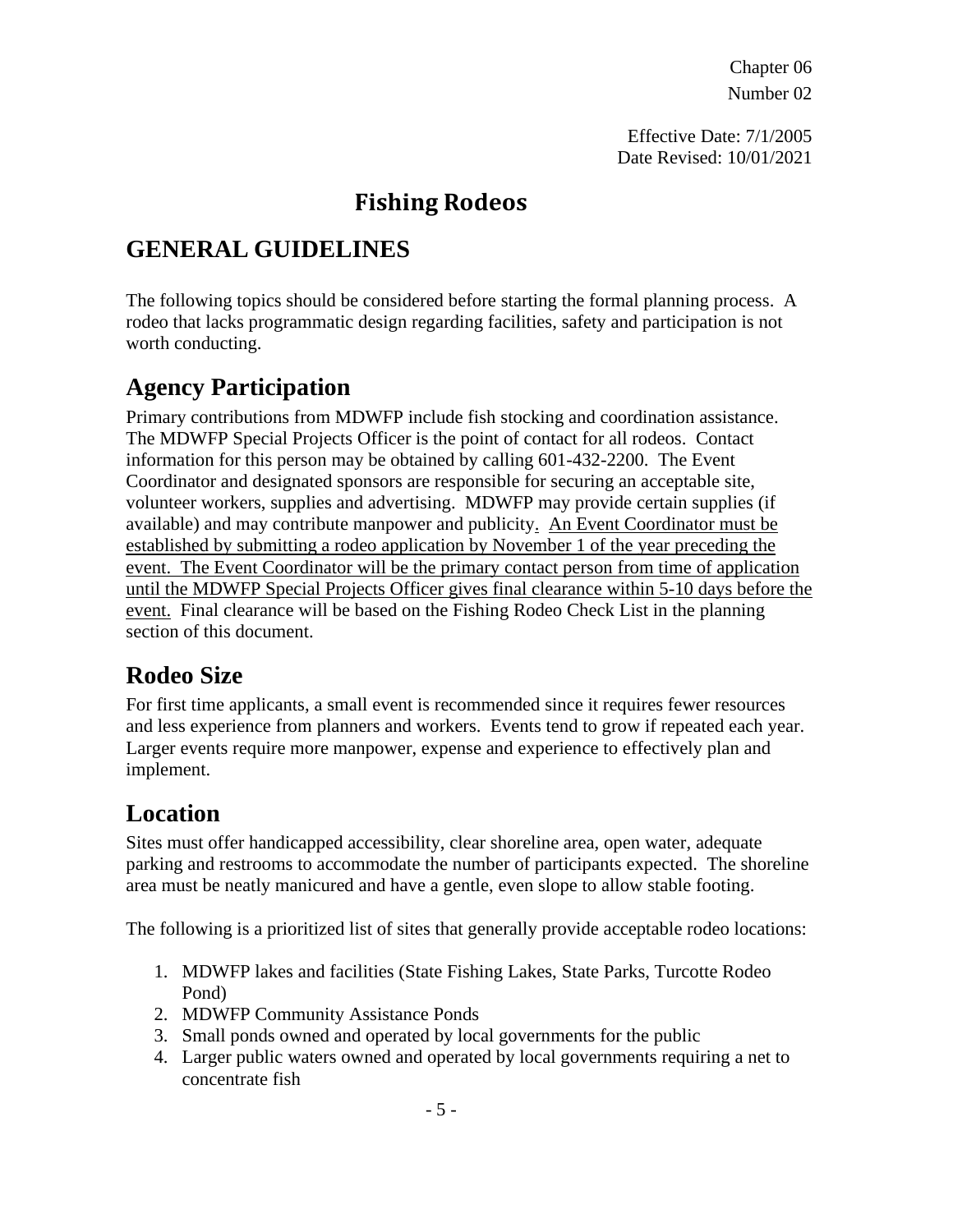5. Private water approved by the MDWFP Fisheries Coordinator (MDWFP Executive Director must approve fish stocking in private water).

#### **Fish**

MDWFP will make all efforts to have waters well stocked to meet the expectations of participants to catch fish. Catfish work well since they are hardy, relatively cheap and can be caught on natural and commercially prepared baits. Other species, such as hybrid bream or crappie may be used as hatchery production allows.

- The number of fish to be stocked will be determined by the MDWFP Special Projects Officer and the MDWFP Fisheries Coordinator primarily based on the number of anticipated anglers.
- Fish will be delivered no later than four days prior to the scheduled event. The Event Coordinator will be contacted and instructed to have a representative present.
- Stocked catfish will be at least 14 inches in length.
- Fish will be concentrated in a small area using a large block net unless the water body is small or narrow allowing all waters to be fished from shore. **Care must be taken to assure that the entire net is in contact with the bottom.**

#### **Scheduling**

Applications must be received by the MDWFP Special Projects Officer **prior to November 1** for an event to be considered for the following year. A **Primary and Alternate Date** must be requested. **Applications received with no requested date(s)**  will not be considered. A rodeo schedule will be sent to the person named as the rodeo coordinator when approved by the Executive Director. The application form in Appendix A or a completed Fishing Rodeo Summary Report (Appendix B) from the previous year must be used. Time is required for scheduling and fish production in the state hatcheries.

No rodeos will be scheduled during the months of July and August. More than two rodeo requests for the same day may require MDWFP to adjust the schedule. The MDWFP Special Projects Officer will develop the rodeo schedule and provide fish requests to the MDWFP Fisheries Coordinator by December 1 for the next year.



Rodeo cancellations must be reported

immediately to the MDWFP Special Projects Officer so fish can be redistributed. Cancelled rodeos will not be rescheduled.

#### **Safety**

The combination of children and flying fish hooks is inherently dangerous and care must be taken to minimize the chance of injury. Some general safety rules include: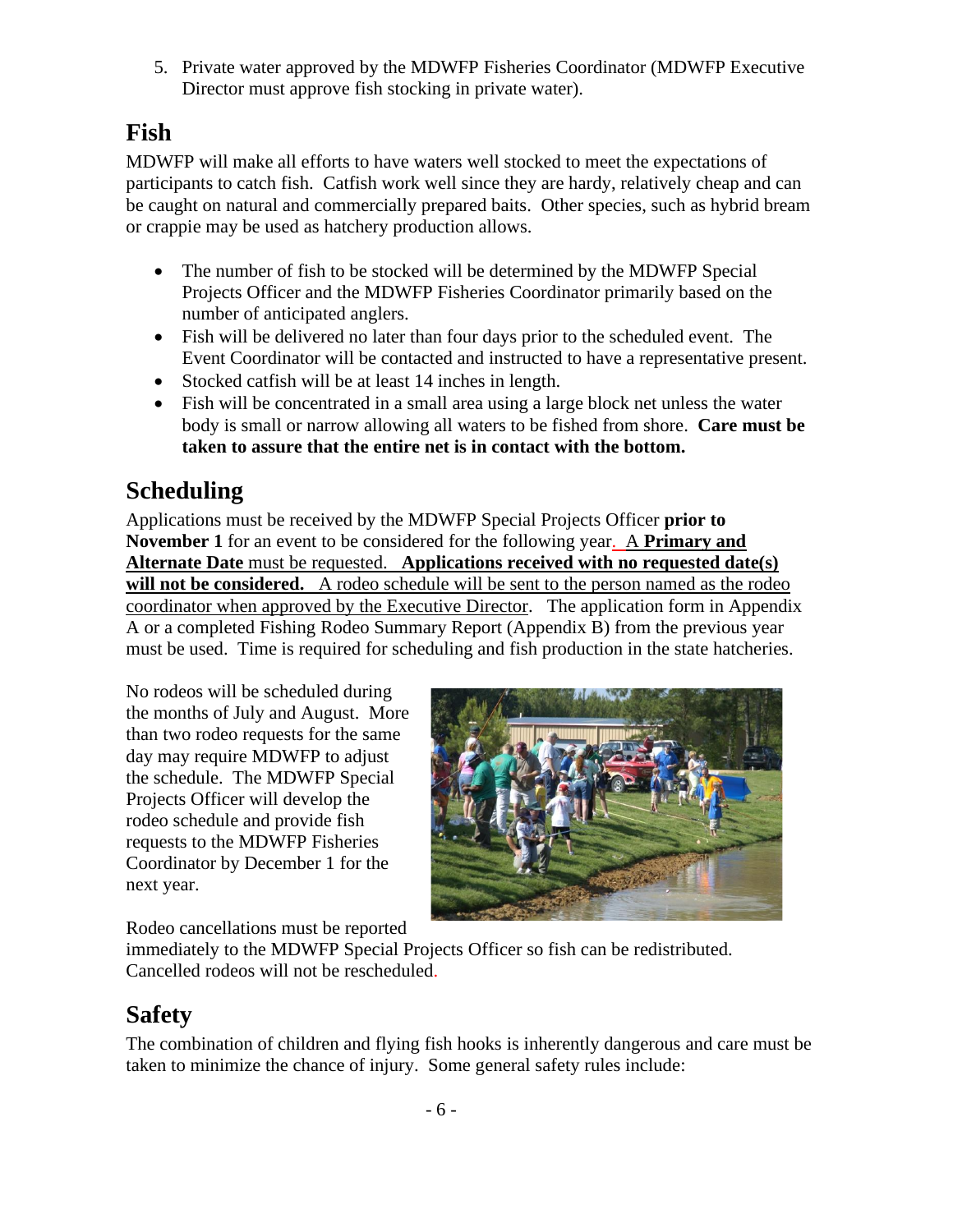- Participants must be supervised by a parent, guardian or volunteer at all times.
- Eliminate crowding by assigning participants to groups and fishing in shifts.
- Notify and request the presence of area emergency personnel (ambulance service, fire department, doctors, law enforcement).
- First aid kits must be readily available.
- Enough volunteer helpers must be available to give assistance when needed (at least one adult volunteer per 10 participants is recommended).
- No treble hooks are allowed.
- Comply with the MDWFP Fishing Rodeo Check List.

Rodeos conducted on MDWFP properties (e.g., State Lakes, State Parks, Wildlife Management Areas, etc.) are subject to *Chapter 3, Policy 14 (2005): Safe Work Environment:* MDWFP Policy Manual.

#### **Reporting**

A summary report (Appendix B) is required for each MDWFP sponsored fishing rodeo to meet Federal Assistance guidelines and for internal management of the program. The completed Fishing Rodeo Summary Report must be received by the MDWFP Special Projects Officer within two weeks after the event to avoid jeopardizing the agency's participation in future events.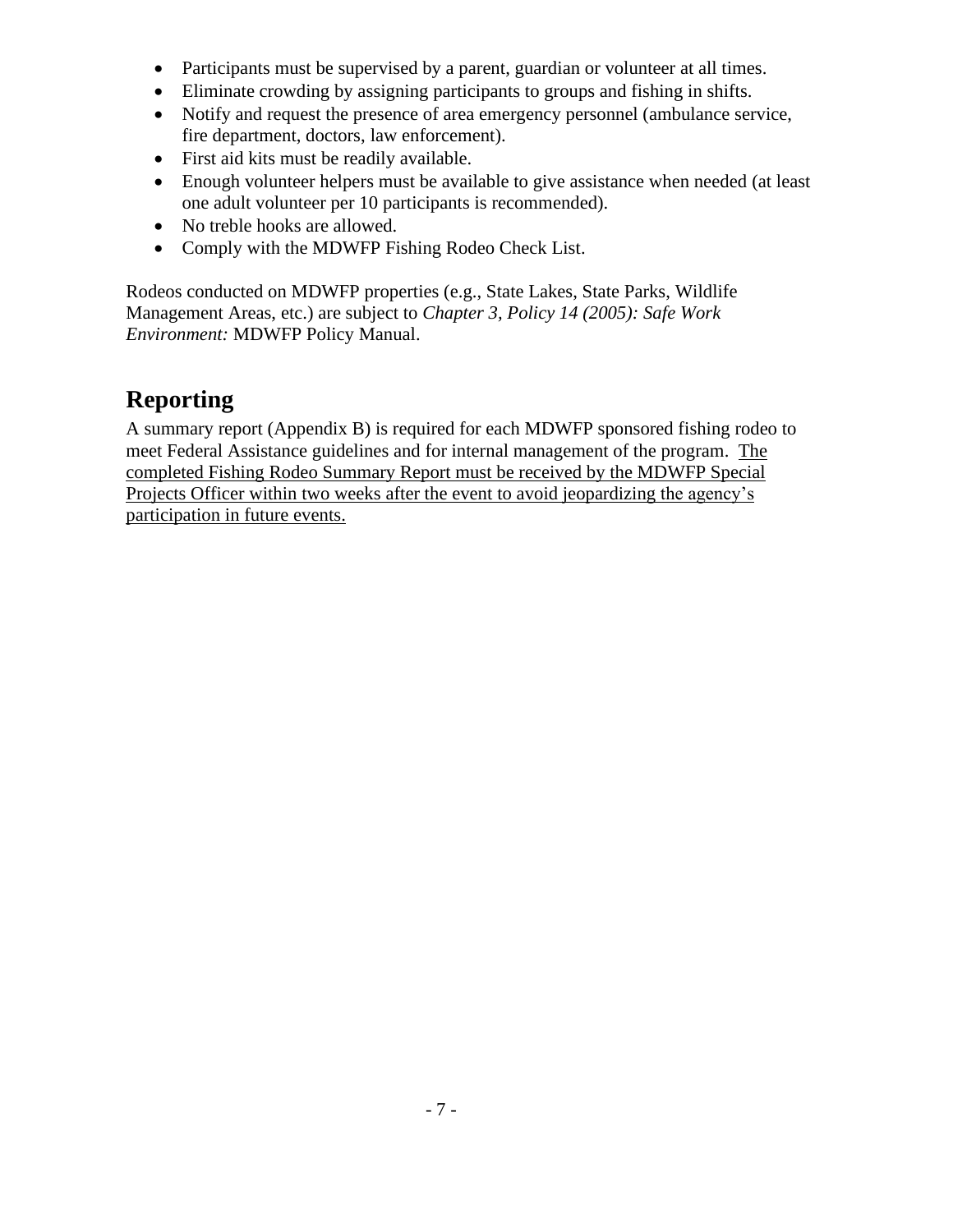Effective Date: 7/1/2005 Date Revised: 10/01/2021

#### **Fishing Rodeos**

#### **MDWFP COORDINATION**

MDWFP highly recommends that rodeos be rotated around different sites to reach different participants, spread out available resources and to promote different MDWFP lakes. The MDWFP Special Projects Officer will schedule rodeo applications received by Nov. 1 each year for the upcoming year based on the following prioritized criteria:

- 1. Feasibility of a site as it relates to the Rodeo Check List, especially safety.
- 2. Proximity to other events in the same year (consideration given to area population).
- 3. Commitments from local sponsors for in-kind match donations.
- 4. Previous success with a particular site and/or Event Coordinator.
- 5. Greater number of anticipated participants.
- 6. Proximity of current site to rodeos during previous years (consideration given to area population; new sites may be given priority).



The MDWFP Special Projects Officer is responsible for the following duties:

- Maintain a file of applications and schedule annual rodeos.
- Submit the rodeo schedule for the coming year with fish requests to the MDWFP Fisheries Coordinator by December 1 each year.
- Assist the Fisheries Coordinator develop the project budget. Examples of items to be covered by budget category include:

Travel: meals and lodging for overnight travel

Contractual: repair and service of project vehicle and equipment, publicity Commodities: office supplies, fuel, film processing, bait and tackle Equipment: camera, block net, portable public address system.

- Maintain contact with Event Coordinators to confirm schedules and preparedness.
- Conduct final clearance meetings 5-10 days prior to each event to confirm compliance with the Fishing Rodeo Check List.
- At least one month prior to the first rodeo of the year, provide the Assistant Directors of Law Enforcement Field Operations a rodeo schedule and a written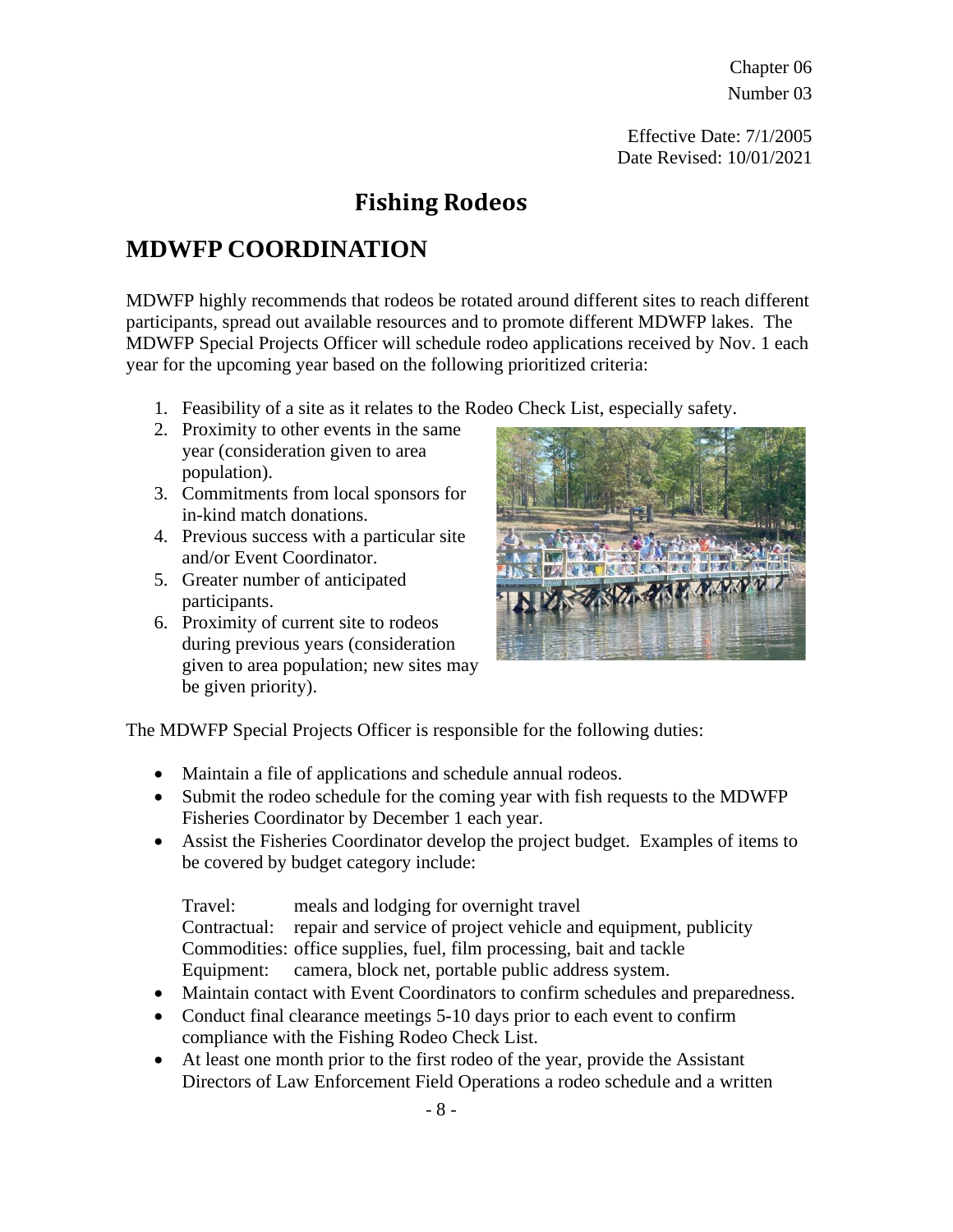request for at least two Conservation Officers to be present at each event (include location, report time and officer assignments such as license sales, registration, crowd control, children helper, etc.). **MDWFP staff must code their time and purchases related to all fishing rodeos to project 00105 and Sub-Org D5.**

• Maintain a file of all Fishing Rodeo Summary Reports with volunteer and donation documentation and submit copies to the Federal Aid Coordinator in the main office by September 1 each year for the previous fiscal year.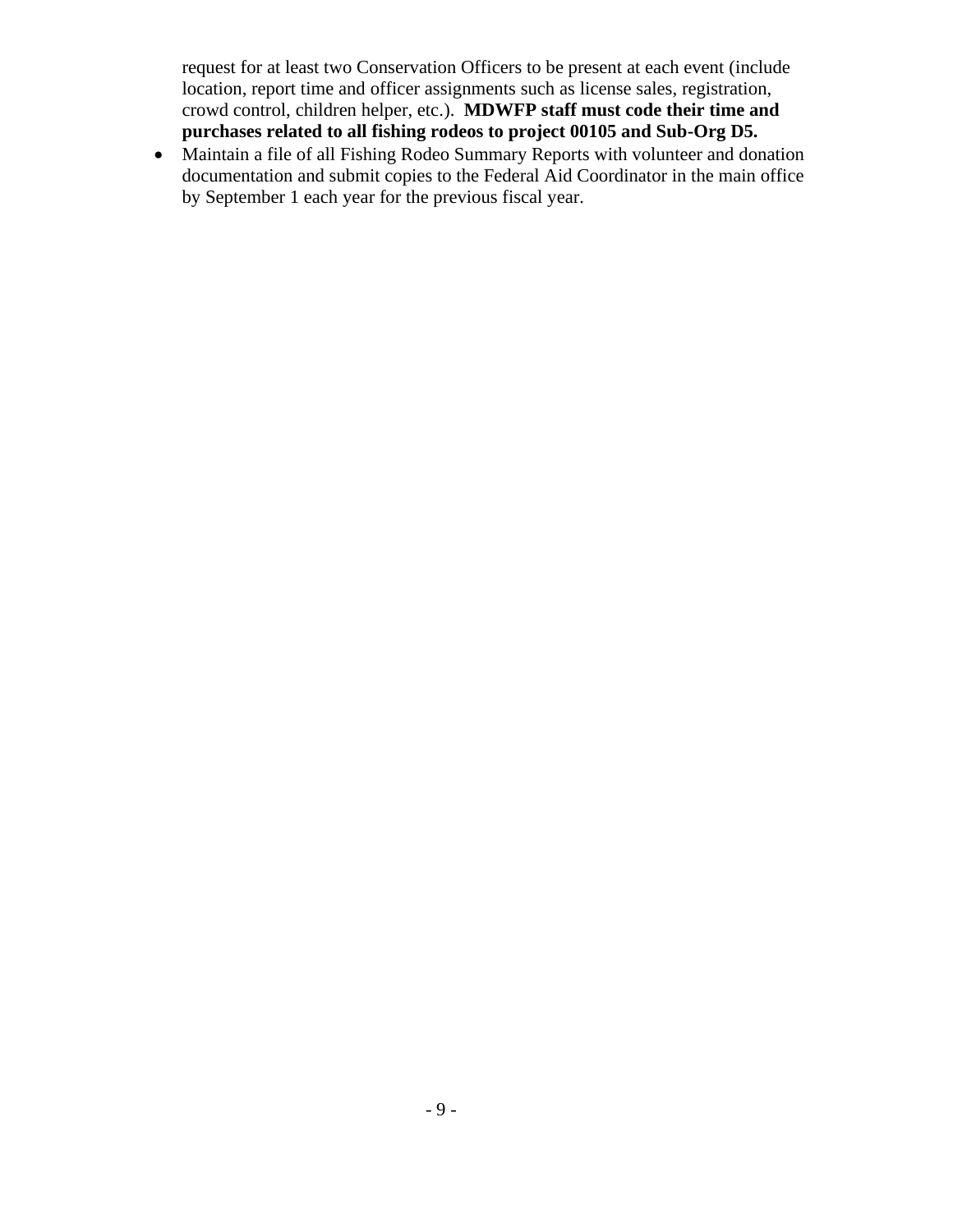Effective Date: 7/1/2005 Date Revised: 10/01/2021

#### **Fishing Rodeos**

## **PLANNING**

Planning is the key to success. Below is a suggested outline for planning a fishing rodeo:

- Peruse the general guidelines section of this document to confirm that agency sponsorship is feasible.
- A fishing rodeo application (Appendix A or B) must be received by November 1 for a rodeo to be scheduled for the following year. All applications must have a primary and alternate date listed. Applications submitted without date(s) will not be considered.
- Compliance with the Fishing Rodeo Check List in this section is required. The Event Coordinator should assign the following topics found in the check list to individual volunteers or committees well in advance of the event to assure preparedness:
	- 1. Safety
	- 2. Volunteer Recruitment and Duties
	- 3. Rules
	- 4. Registration and Reporting
	- 5. Supplies and Equipment
	- 6. Prizes, Food and Drinks
	- 7. Publicity
- Contact the MDWFP Special Projects Officer at least one month prior to the event to confirm that the scheduled date and time is correct.
- Contact the MDWFP Special Projects Officer within 5-10 days of the event for final clearance regarding the Fishing Rodeo Check List.
- A completed Fishing Rodeo Summary Report (Appendix B) must be received by MDWFP within two weeks after the event to avoid jeopardizing the agency's participation in future events.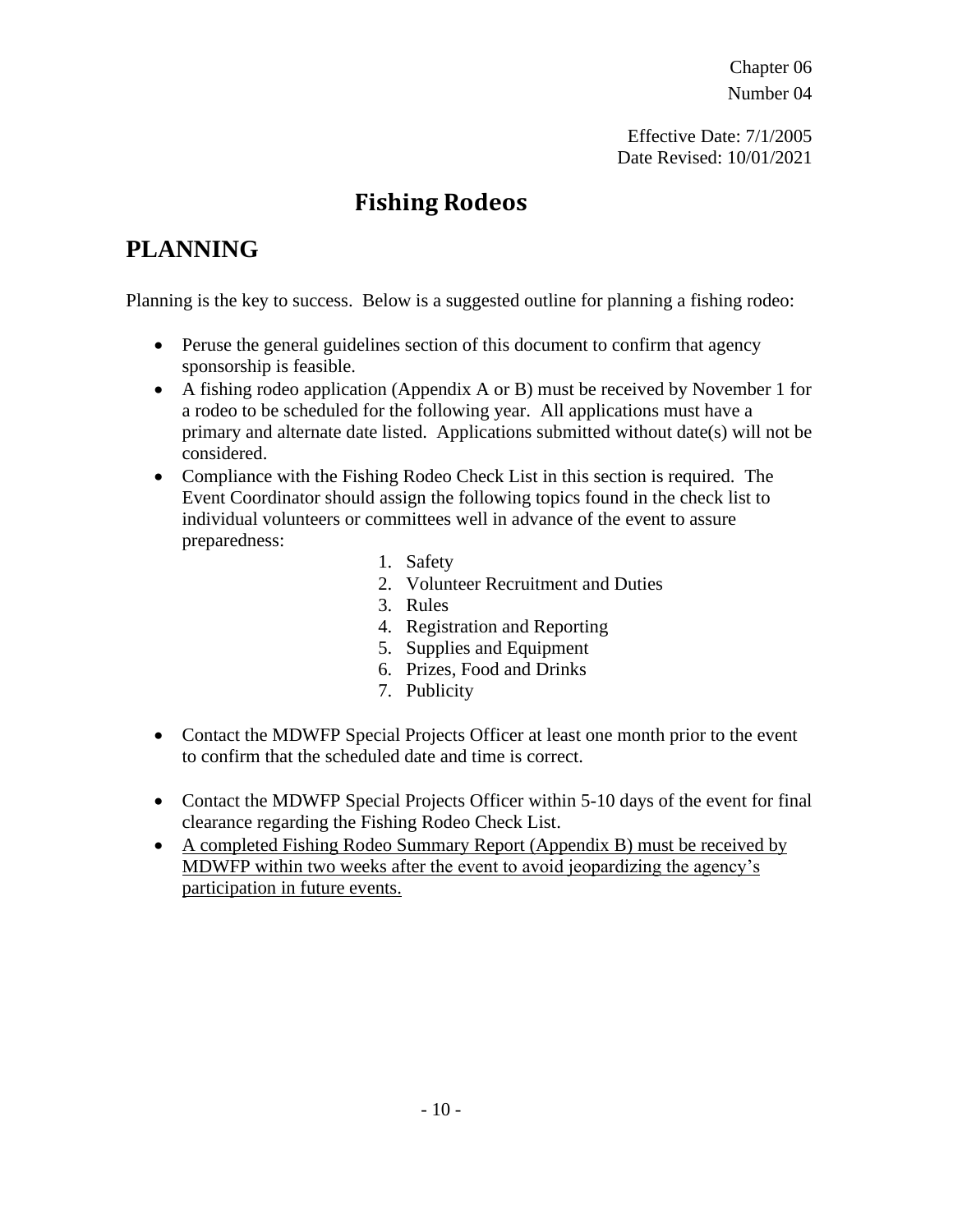Effective Date: 7/1/2005 Date Revised: 10/01/2021

#### **Fishing Rodeos**

## **MDWFP FISHING RODEO CHECK LIST**

#### 1. **Safety**

- Events conducted on MDFWP properties, regardless of event sponsor are subject to Chapter 3, Policy 14 (2005): Safe Work Environment: MDWFP Policy Manual.
- Secure the rodeo area away from automobile traffic.
- Clearly designate the rodeo entrance, parking, registration desk and fishing areas (provide handicapped access). Be sure there is ample space behind the children in the fishing area for casting.
- Rope off access to any unsafe areas such as equipment, buildings, unclear grounds, etc.
- Eliminate ants, wasps and cover for snakes in the rodeo area including piers.
- Check for loose boards, protruding nails or other sharp objects on piers and picnic tables, etc.
- Cut grass and weeds in all areas to be used by participants.
- Clear the water's edge of debris, limbs and brush.
- Clear the fishing area of any obstructions to casting and fishing.
- Designate an area for emergency vehicles in a location for easy exit.
- Contact local ambulance service and law enforcement during the week of the event and request their presence.
- Have at least two first aid kits at the rodeo site.
- Provide parking attendants.
- Eliminate crowded fishing if necessary by assigning children to groups and fishing in shifts.
- Participants must be supervised by a parent, guardian or volunteer at all times.
- At least one additional adult volunteer for every 10 participants must be available to provide assistance when needed.
- All spectators must be placed a safe distance behind the anglers.
- Mark the participants and volunteers with armbands, name tags or ribbons and have rodeo staff wear identifying vest, jackets, hats, etc.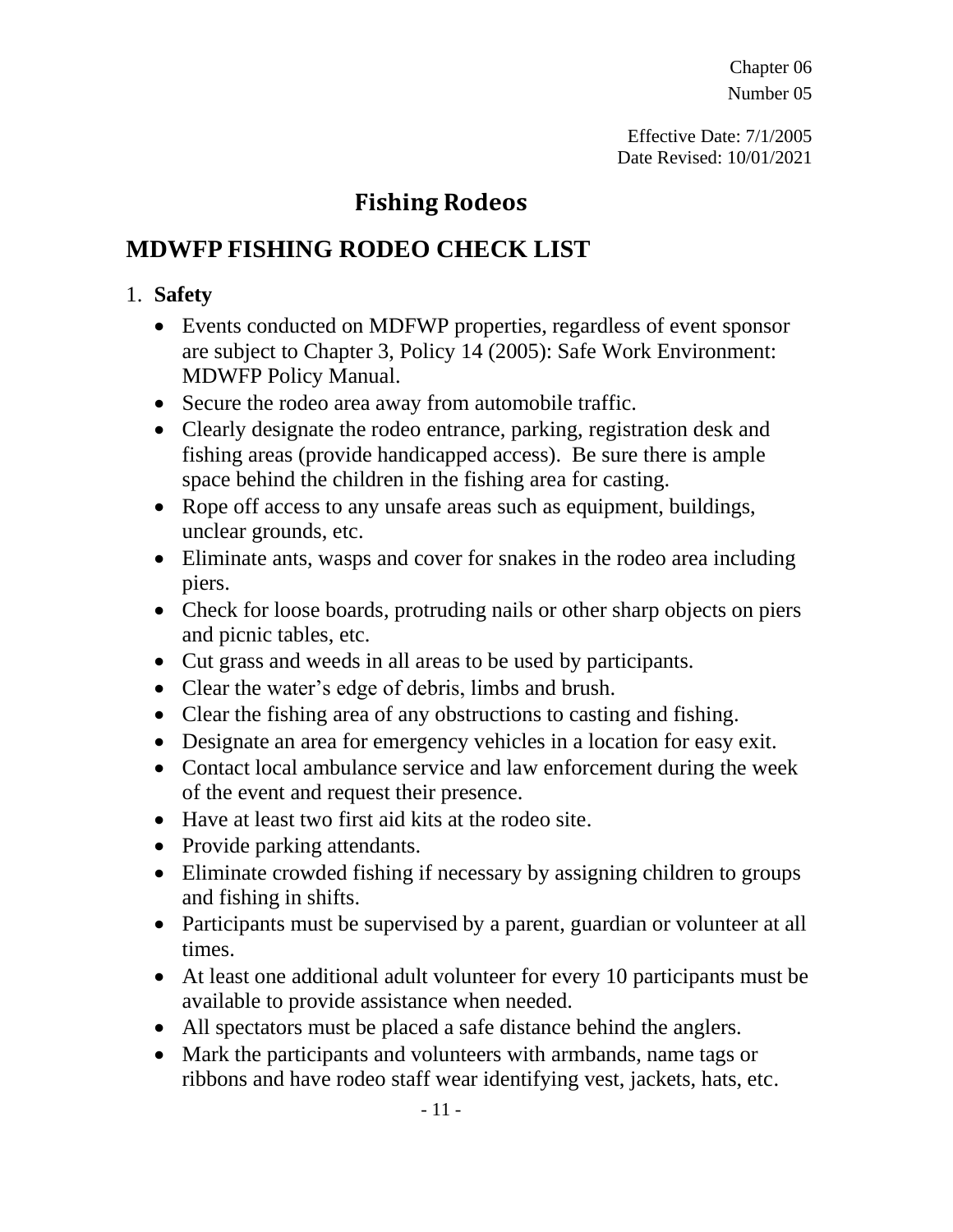- A sound system is preferred for effective announcements and instructions.
- **2. Volunteer Recruitment and Duties** (Courtesy is critical for success)
	- Organizations such as church groups, civic organizations, sporting goods stores and conservation groups may provide volunteers. The Event Coordinator assigns duties in this check list to volunteers.
	- At least one additional adult volunteer helper is needed for every 10 participants.
	- The Event Coordinator will conduct a meeting(s) with the volunteer workers no less than one month prior to the event.
	- The Event Coordinator will assign volunteers to their duty stations during a pre-event meeting and/or the day of the event. The number of volunteers assigned to the following areas will be determined by the number of participants expected:
		- 1. parking
		- 2. registration and reporting
		- 3. fishing education and demonstration
		- 4. one shoreline or pier volunteer for every 10 participants
		- 5. runners to distribute bait, gear, supplies, etc. and pick up trash
		- 6. gear preparation and repair
		- 7. prizes, weigh-in (if applicable), food and drinks
		- 8. publicity
- **3. Rules** (promote organization and reduce confusion)
	- General rules in this section along with other specific rules established by the Event Coordinator and the MDWFP Special Project Officer must be posted at the registration desk and in public announcements.
	- All events must have liability insurance.
	- All children must register at the rodeo before fishing.
	- Participants are not allowed in the fishing area prior to the event.
	- All participants must be supervised by a parent, guardian or volunteer.
	- Rodeos will last approximately three hours.
	- Fishing may continue after the event, but all state regulations will be enforced including the State Lake fishing permit requirement.
	- Participants are encouraged to bring fishing tackle and bait (worms, liver, hot dogs, etc.). Tackle may not be available at all events.
	- One pole or rod per child.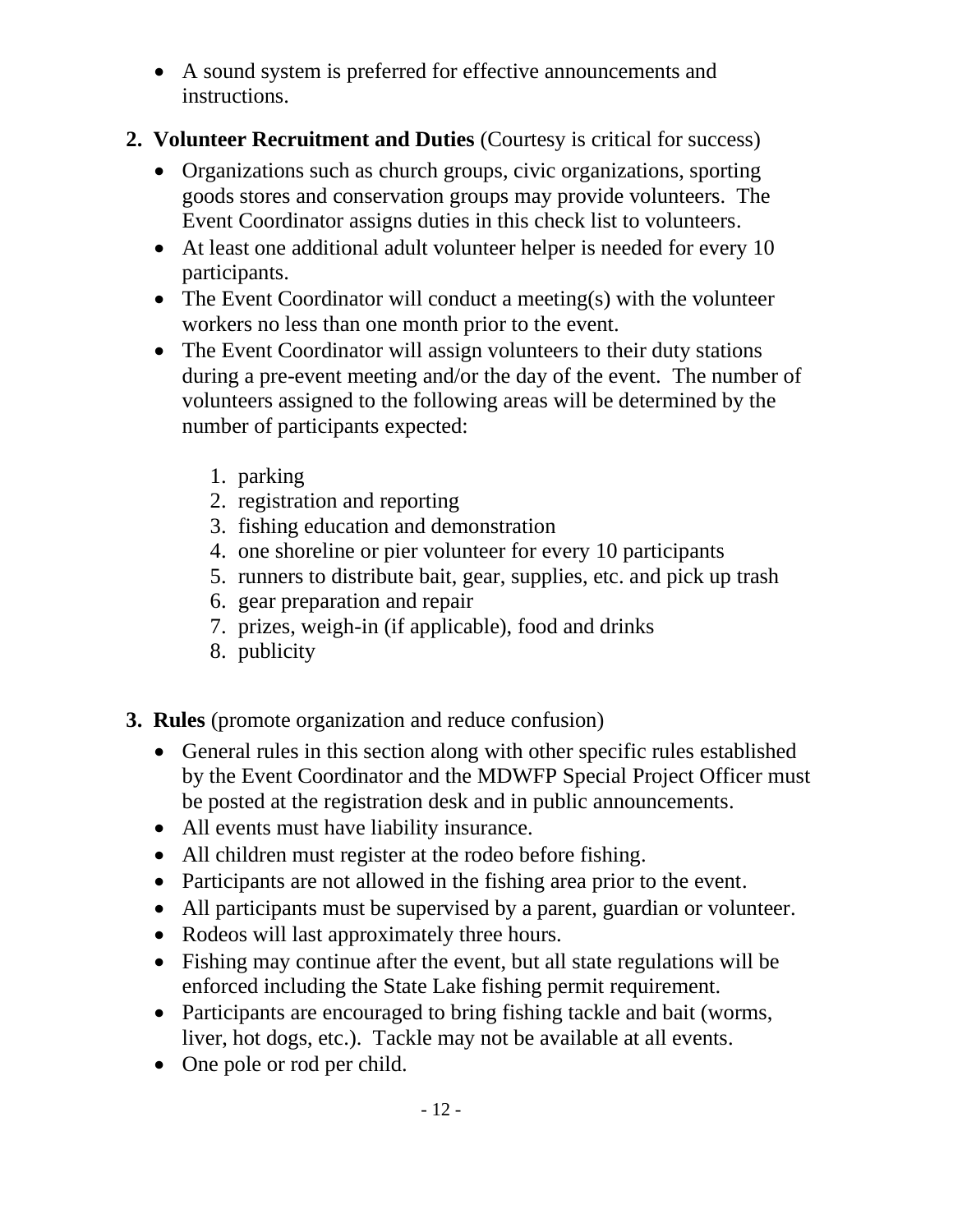- No treble hooks are allowed.
- Adults are encouraged to accompany children but are not allowed to actively fish.
- 10 catfish per child unless otherwise posted.
- Participants should bring insect spray, sunscreen, fish stringer or bucket.
- Generally there will be no items sold at agency-sponsored rodeos. Groups wishing to sell items (food, drinks, etc) are required to obtain written approval from the MDWFP Executive Director prior to the event (Appendix F).

#### **4. Registration and Reporting**

- All participants are required to register (Appendix C) at MDWFP sponsored rodeos to help maintain crowd control and to measure success and effectiveness of the program.
- Registration will open at least one-half hour before the start of the rodeo and continue until one hour prior to the end of fishing.
- Posters/signs must clearly identify location of the registration desk and rodeo rules. Configure rodeo entrance so everyone must enter through the registration desk.
- A separate registration table for 3-4 different age groups is helpful (2 helpers per table).
- Be prepared to explain rules, where children should go next and locations of restrooms, bait table and other provisions.
- Bring plenty of pencils, registration forms, name tags/arm bands, etc.
- Rodeo Report Cards (Appendix D) may be randomly distributed to adults to gain input on strengths and weaknesses of the event.
- A Fishing Rodeo Summary Report (Appendix B) must be received by the MDWFP Special Projects Officer within 2 weeks after the event or future MDWFP sponsorship may be jeopardized.
- Estimated number of fish caught can be obtained by asking participants how many they caught as they leave. The average may be multiplied by the total number of anglers if a total fish count is not made.
- Volunteers must sign in as they arrive at the event. This enables the Event Coordinator to complete page 2 of the Fishing Rodeo Summary Report.
- Signed receipts attached to the Fishing Rodeo Summary Report page 2 are needed to document value of donated supplies.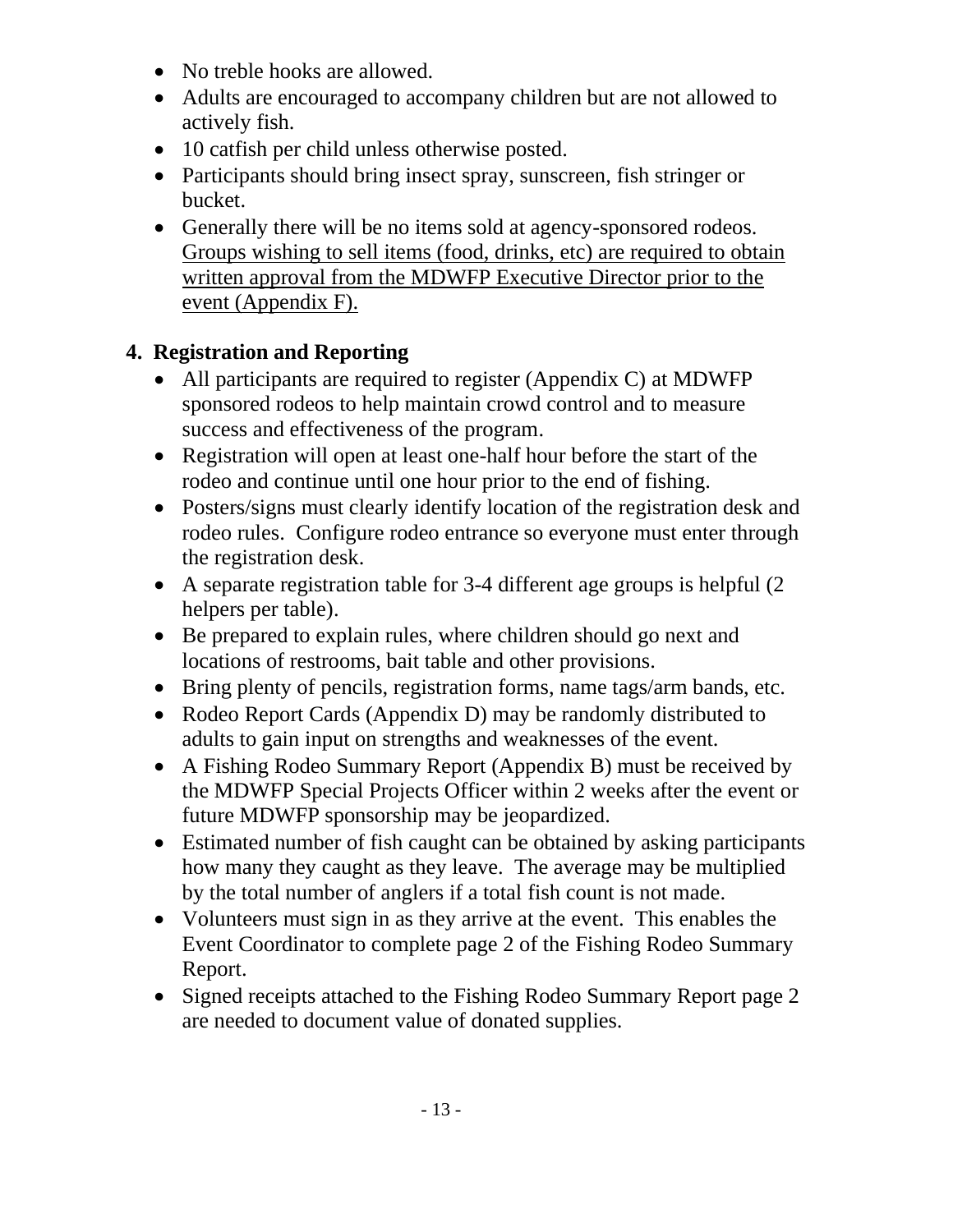#### **5. Supplies and Equipment**

- MDWFP has a limited supply of rods, reels and other tackle that may be available. **The Event Coordinator must request MDWFP tackle in advance and must return it re-rigged within 5 days.**
- If tackle is available from MDWFP, a sign-out table is required.
- A separate location is needed to repair gear, tie on hooks, etc.
- A good supply of hooks, line, bobbers, sinkers (film containers or small boxes work well), stringers and bait is needed.
- All volunteers need a pair of needle-nose pliers, gloves and a towel.
- Garbage cans and replacement bags must meet the demand of the event.
- A sound system is needed to help communication.

#### **6. Prizes, Food and Drinks**

- It is best to provide something for all participants. Awarding prizes is optional and can be handled in different ways:
	- 1. Everyone gets the same prize: goody bags work well because educational materials are easily included (issue bags at end of the event so children don't play with, lose or discard items before they leave).
	- 2. Door prizes may be offered.
	- 3. Prizes can be awarded for catching tagged fish or for the biggest fish as predetermined by the Event Coordinator and the MDWFP Special Projects Officer. Tagged fish work much better than weigh-ins or measuring fish length. **A prize for heaviest total catch is discouraged so as to prevent pooling of fish.**
- Food and/or drinks are optional. Type of food provided determines manpower needs. Bag lunches prepared ahead of time work well.
- Food spoilage is a major concern during hot weather.
- Avoid candy or gum with wrappers and sticks that end up as litter.
- If food is offered, hand sanitizer or soap and water must be available.

#### **7. Publicity**

- The current year's rodeo schedule will be posted on the MDWFP website and through other news release formats.
- Public service announcements and fliers should be prepared to start providing general information on rodeo place, time, rules and sponsors around a month prior to the event.
- Specify fish species that will be available so participants can bring the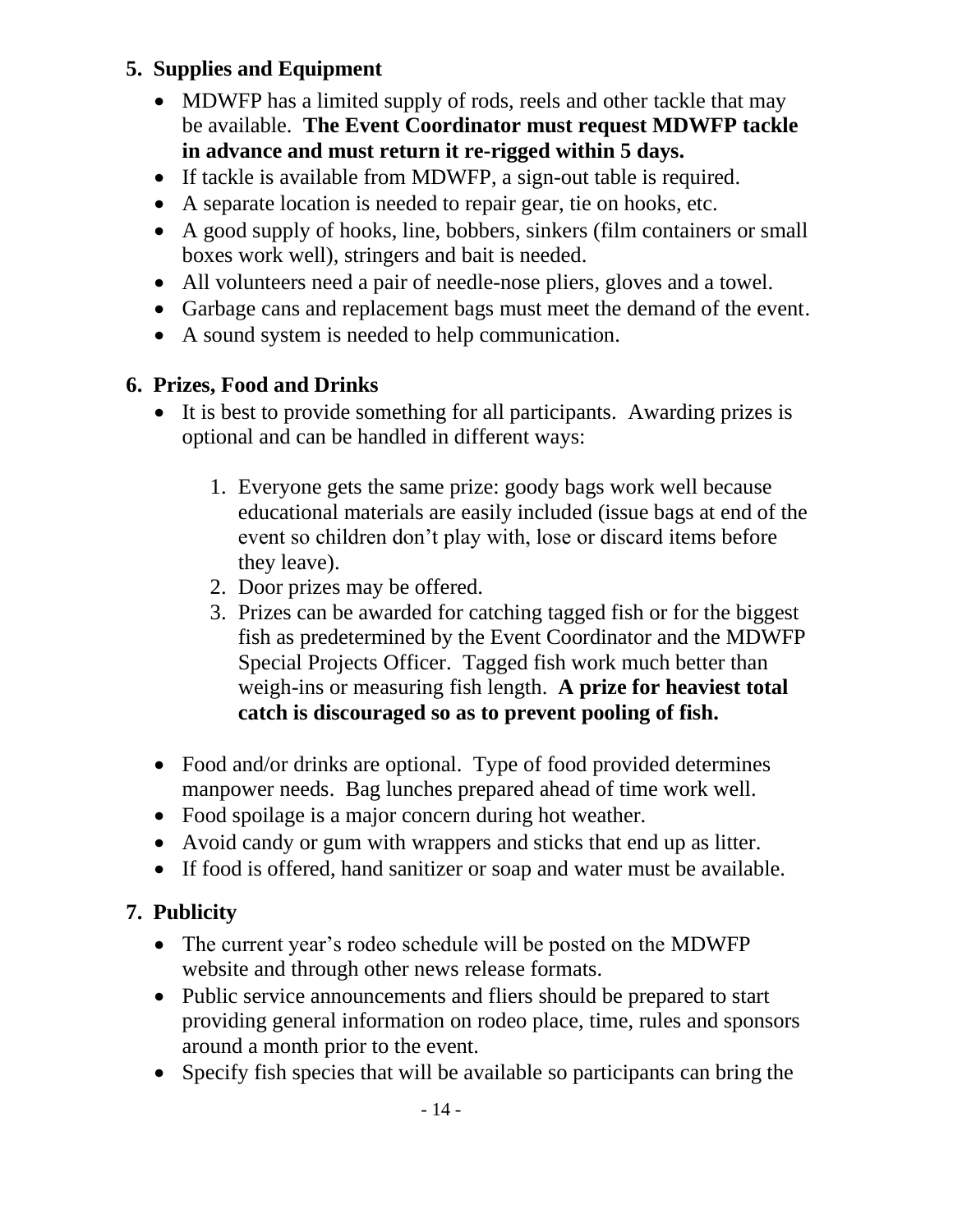appropriate tackle (ex. catfish: rod and reel with single hook, small split shot weight, 10-pound test line with bobber is best for young children).

- Registration will be the day of the event. Mention provisions and prizes to be offered.
- All written publicity must be approved by the MDWFP Executive Committee before it is distributed.
- Photo rights and credits must be obtained on all publicity.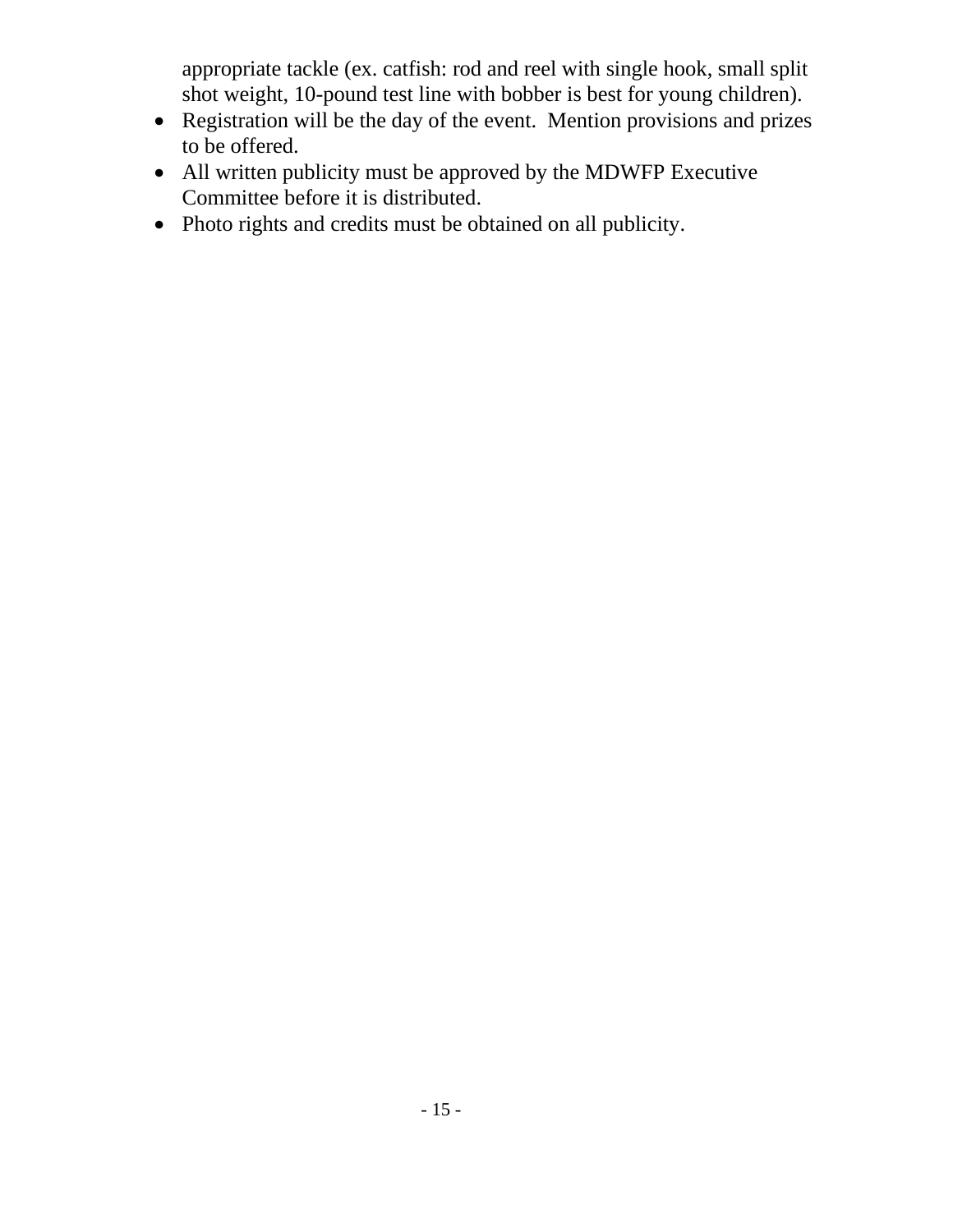| Appendix A                                                                                                                                                                                                                                                            |                                  |                               |  |
|-----------------------------------------------------------------------------------------------------------------------------------------------------------------------------------------------------------------------------------------------------------------------|----------------------------------|-------------------------------|--|
|                                                                                                                                                                                                                                                                       | <b>Fishing Rodeo Application</b> |                               |  |
|                                                                                                                                                                                                                                                                       |                                  |                               |  |
|                                                                                                                                                                                                                                                                       |                                  |                               |  |
| GPS Coordinates _______________________ Date Application Submitted _____________                                                                                                                                                                                      |                                  |                               |  |
| Rodeo Date Request: No rodeos in July or August Time ______ to______                                                                                                                                                                                                  |                                  |                               |  |
| <b>Applicant/Event Coordinator's Name:</b>                                                                                                                                                                                                                            |                                  |                               |  |
|                                                                                                                                                                                                                                                                       |                                  |                               |  |
|                                                                                                                                                                                                                                                                       |                                  |                               |  |
| <b>Event Coordinator</b>                                                                                                                                                                                                                                              |                                  |                               |  |
|                                                                                                                                                                                                                                                                       |                                  |                               |  |
|                                                                                                                                                                                                                                                                       |                                  |                               |  |
| <u> 1989 - Johann John Harry, mars and de British and de British and de British and de British and de British an</u><br>(Give best information for MDWFP to contact Event Coordinator prior<br>to stocking and have a representative present at the time of stocking) |                                  |                               |  |
| Has MDWFP sponsored a rodeo at this site before? _____Yes _____No                                                                                                                                                                                                     |                                  |                               |  |
| Number of Anglers Expected: Block Net Required: ____Yes ____No                                                                                                                                                                                                        |                                  |                               |  |
| Tagged Fish: _____Yes _____No Number tagged fish requested________                                                                                                                                                                                                    |                                  |                               |  |
| Enclosed is a copy of special request (example-letter requesting permission to sell)                                                                                                                                                                                  |                                  |                               |  |
| By submitting this application the event coordinator agrees to furnish Mississippi Wildlife, Fisheries and Parks all required<br>information as set out in this booklet.                                                                                              |                                  |                               |  |
| Send completed form by Nov. 1 in the year prior to the rodeo to:                                                                                                                                                                                                      |                                  |                               |  |
| Mississippi Wildlife, Fisheries & Parks                                                                                                                                                                                                                               |                                  |                               |  |
| C/O Sherry Hazelwood, Special Projects Officer<br>1505 Eastover Drive                                                                                                                                                                                                 |                                  |                               |  |
| Jackson, MS 39211                                                                                                                                                                                                                                                     |                                  |                               |  |
| Email: sherryh@mdwfp.state.ms.us                                                                                                                                                                                                                                      |                                  |                               |  |
| Phone: 601-432-2200 Fax: 601-432-2203                                                                                                                                                                                                                                 | $-16-$                           | Email: tomh@mdwfp.state.ms.us |  |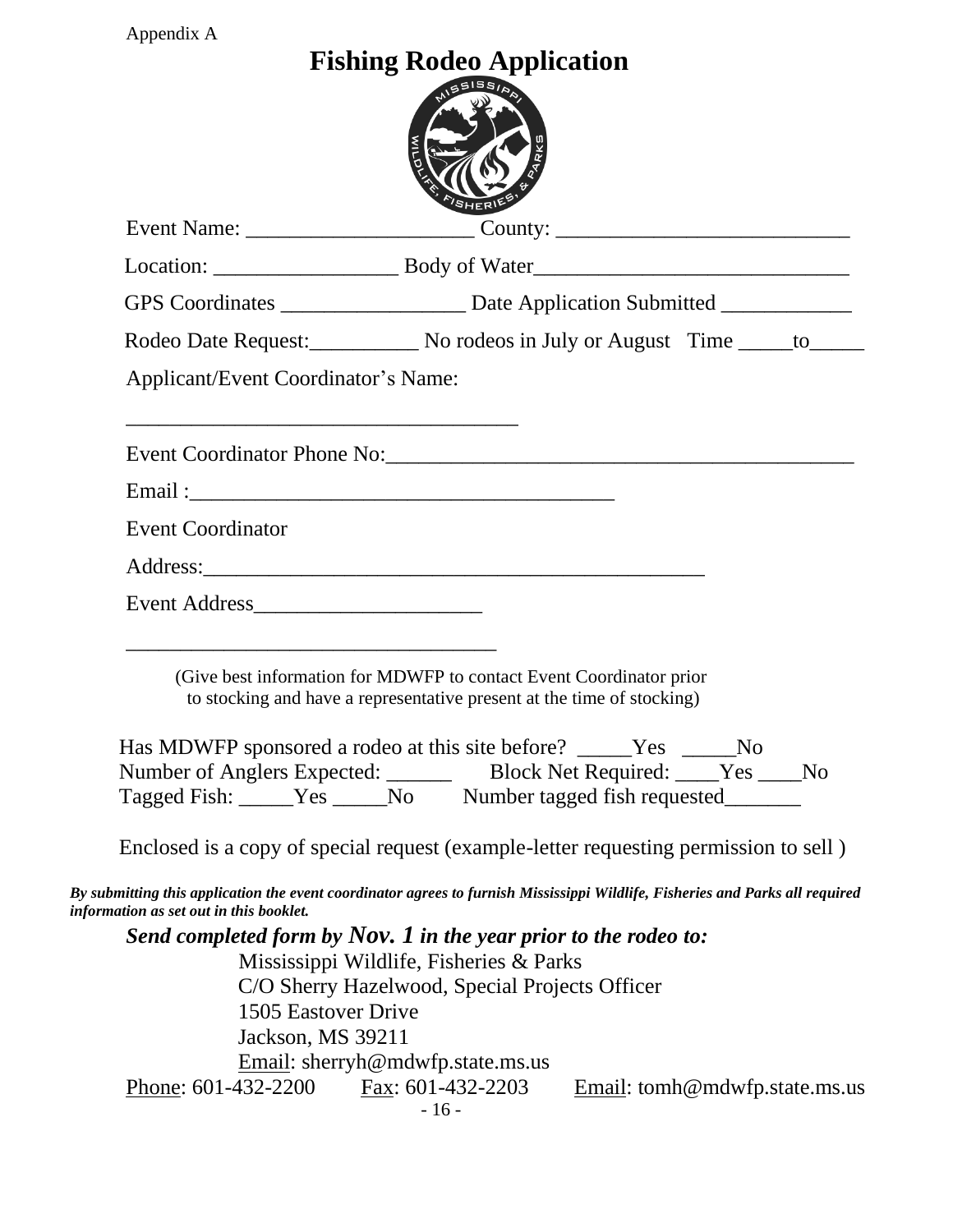

**Fishing Rodeo Summary Report**

Appendix B – Required of all MDWFP rodeos



| Rodeo Date: Site: Site: Site: Site: Site: Site: Site: Site: Site: Site: Site: Site: Site: Site: Site: Site: Site: Site: Site: Site: Site: Site: Site: Site: Site: Site: Site: Site: Site: Site: Site: Site: Site: Site: Site:  |                                                                                                                                                                   |                                               |                                                                                                 |  |
|--------------------------------------------------------------------------------------------------------------------------------------------------------------------------------------------------------------------------------|-------------------------------------------------------------------------------------------------------------------------------------------------------------------|-----------------------------------------------|-------------------------------------------------------------------------------------------------|--|
|                                                                                                                                                                                                                                |                                                                                                                                                                   |                                               |                                                                                                 |  |
|                                                                                                                                                                                                                                |                                                                                                                                                                   |                                               |                                                                                                 |  |
| No. of Anglers: No. of Fish Stocked: No. of Fish Caught: No. of Fish Caught:                                                                                                                                                   |                                                                                                                                                                   |                                               |                                                                                                 |  |
| Date of Fish Stocking: 1986 and 2008 and 2008 and 2008 and 2008 and 2008 and 2008 and 2008 and 2008 and 2008 and 2008 and 2008 and 2008 and 2008 and 2008 and 2008 and 2008 and 2008 and 2008 and 2008 and 2008 and 2008 and 2 |                                                                                                                                                                   |                                               |                                                                                                 |  |
| Tagged Fish: Yes ____No No. of Tags Caught: Block Net Used ____Yes ___No                                                                                                                                                       |                                                                                                                                                                   |                                               |                                                                                                 |  |
| Did a diver check the block net: ______Yes _____No                                                                                                                                                                             |                                                                                                                                                                   |                                               |                                                                                                 |  |
| Site sponsored by MDWFP before?__Yes __No Overall Rating:__Poor __Average __Good                                                                                                                                               |                                                                                                                                                                   |                                               |                                                                                                 |  |
|                                                                                                                                                                                                                                |                                                                                                                                                                   |                                               |                                                                                                 |  |
| Problems/suggestions:                                                                                                                                                                                                          |                                                                                                                                                                   |                                               |                                                                                                 |  |
| Briefly describe education activities provided other than fishing:<br><u>Example 2014</u>                                                                                                                                      |                                                                                                                                                                   |                                               |                                                                                                 |  |
| Briefly describe any prizes or provisions such as food, drinks, etc.: ______________________________                                                                                                                           | ,我们也不能在这里的时候,我们也不能在这里的时候,我们也不能会在这里的时候,我们也不能会在这里的时候,我们也不能会在这里的时候,我们也不能会在这里的时候,我们也不                                                                                 |                                               |                                                                                                 |  |
|                                                                                                                                                                                                                                |                                                                                                                                                                   |                                               |                                                                                                 |  |
|                                                                                                                                                                                                                                | <b>Volunteer/Donation Summary (required to match federal funds)</b><br>Use back page to list volunteer names and attach signed receipts for all donated supplies. |                                               |                                                                                                 |  |
| Total Volunteer Value: \$                                                                                                                                                                                                      |                                                                                                                                                                   | (volunteer hours x minimum wage)              |                                                                                                 |  |
| Total Donations Value: \$_________________ (supplies documented on attached signed receipts)                                                                                                                                   |                                                                                                                                                                   |                                               |                                                                                                 |  |
| By submitting this application the event coordinator agrees to furnish Mississippi Wildlife, Fisheries and Parks all<br>required information as set out in this booklet.                                                       |                                                                                                                                                                   |                                               |                                                                                                 |  |
| Send completed form to:<br>tomh@mdwfp.state.ms.us<br>sherry@mdwfp.state.ms.us<br>601-432-2200 fax: 601-432-2203                                                                                                                |                                                                                                                                                                   | 1505 Eastover Dr.<br><b>Jackson, MS 39211</b> | Mississippi Dept. Wildlife, Fisheries & Parks<br>C/O Sherry Hazelwood, Fishing Rodeo Supervisor |  |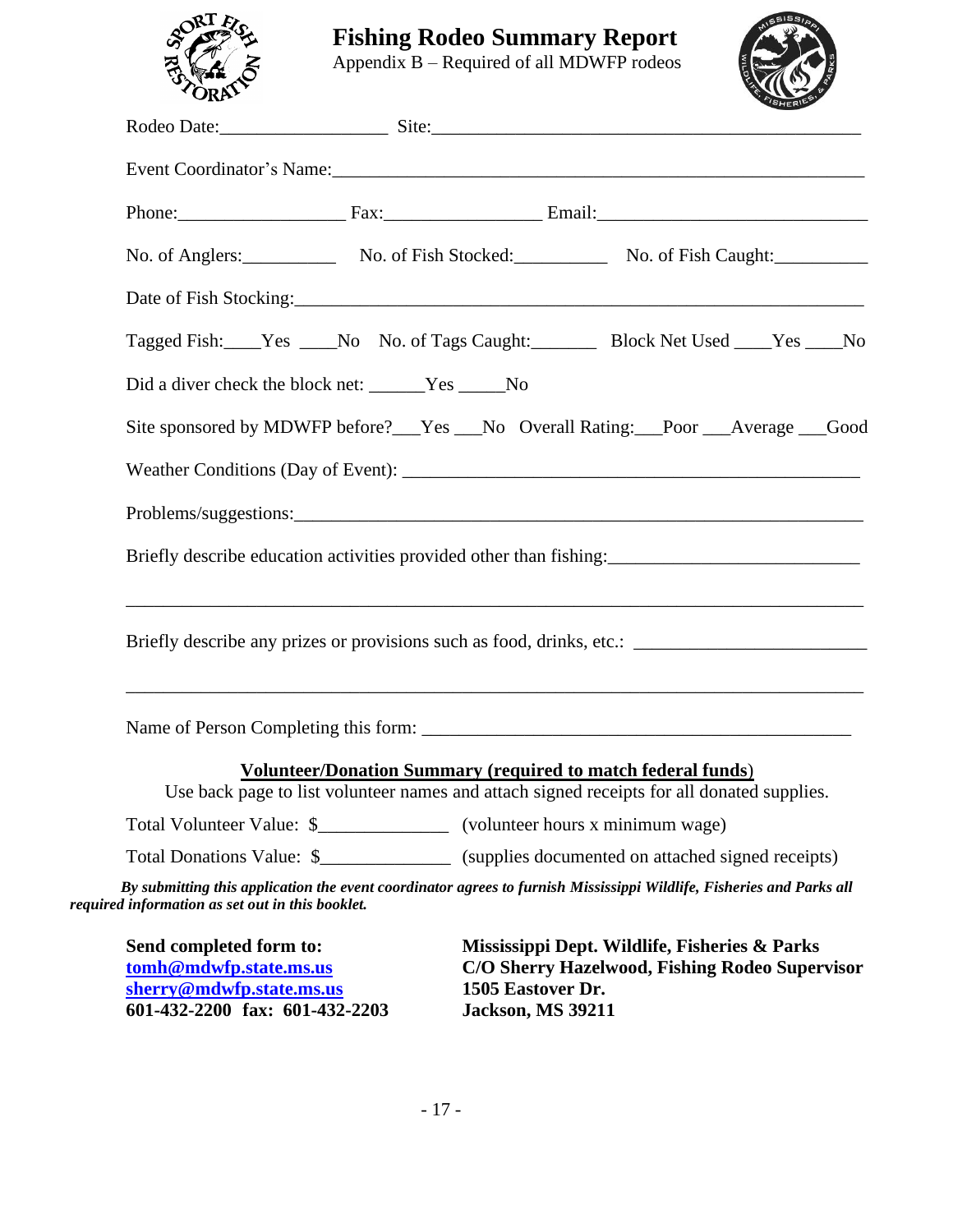#### Appendix B page 2 of 3 **Fishing Rodeo Volunteer Summary**

**In consideration of my participation in the Activity, I hereby release, and covenant and agree indemnify and hold harmless MDWFP, its members, sponsors, affiliates, agents and volunteers from any and all losses, costs, claims, damages, injuries, liability, or other causes of action, rising out of or in any way connected with participation in the Activity, for myself and those under my care**.

| $\cdots$ . The cool contract the cool collection of $\mathcal{L}$ , and $\mathcal{L}$ and $\mathcal{L}$ and $\mathcal{L}$ and $\mathcal{L}$<br>Rodeo Site: |                        | No. of Anglers:     |
|------------------------------------------------------------------------------------------------------------------------------------------------------------|------------------------|---------------------|
| <b>Volunteer Names</b>                                                                                                                                     | <b>Job Description</b> | <b>Hours Worked</b> |
|                                                                                                                                                            |                        |                     |
|                                                                                                                                                            |                        |                     |
|                                                                                                                                                            |                        |                     |
|                                                                                                                                                            |                        |                     |
|                                                                                                                                                            |                        |                     |
|                                                                                                                                                            |                        |                     |
|                                                                                                                                                            |                        |                     |
|                                                                                                                                                            |                        |                     |
|                                                                                                                                                            |                        |                     |
|                                                                                                                                                            |                        |                     |
|                                                                                                                                                            |                        |                     |
|                                                                                                                                                            |                        |                     |
|                                                                                                                                                            |                        |                     |
|                                                                                                                                                            |                        |                     |

Verified By: \_\_\_\_\_\_\_\_\_\_\_\_\_\_\_\_\_\_\_\_\_\_\_\_\_\_\_\_\_\_\_\_\_\_\_\_\_\_\_\_\_\_\_Title:\_\_\_\_\_\_\_\_\_\_\_\_\_\_\_\_\_\_\_\_\_\_\_\_\_\_\_\_\_\_\_\_\_\_\_\_\_\_\_\_\_\_\_\_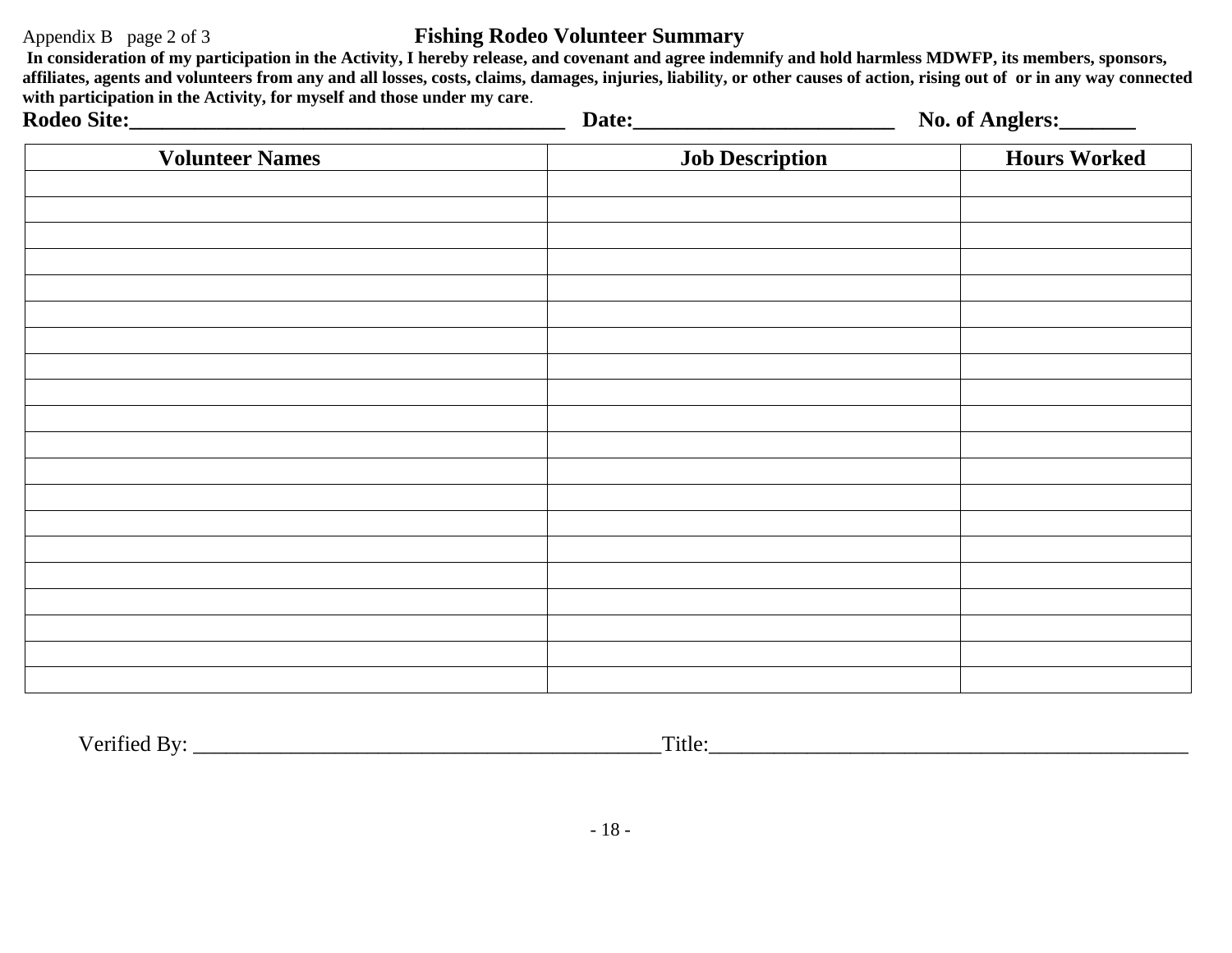Appendix B page 3 of 3 **Fishing Rodeo Donation Summary (attach signed receipts) Coordinator Signature (to my knowledge this information is accurate and complete)** 

**\_\_\_\_\_\_\_\_\_\_\_\_\_\_\_\_\_\_\_\_\_\_\_\_\_\_\_\_\_\_\_**

|                |                             | No. of Anglers: |
|----------------|-----------------------------|-----------------|
| Donator's name | <b>Donation Description</b> | Value           |
|                |                             |                 |
|                |                             |                 |
|                |                             |                 |
|                |                             |                 |
|                |                             |                 |
|                |                             |                 |
|                |                             |                 |
|                |                             |                 |
|                |                             |                 |
|                |                             |                 |
|                |                             |                 |
|                |                             |                 |
|                |                             |                 |
|                |                             |                 |
|                |                             |                 |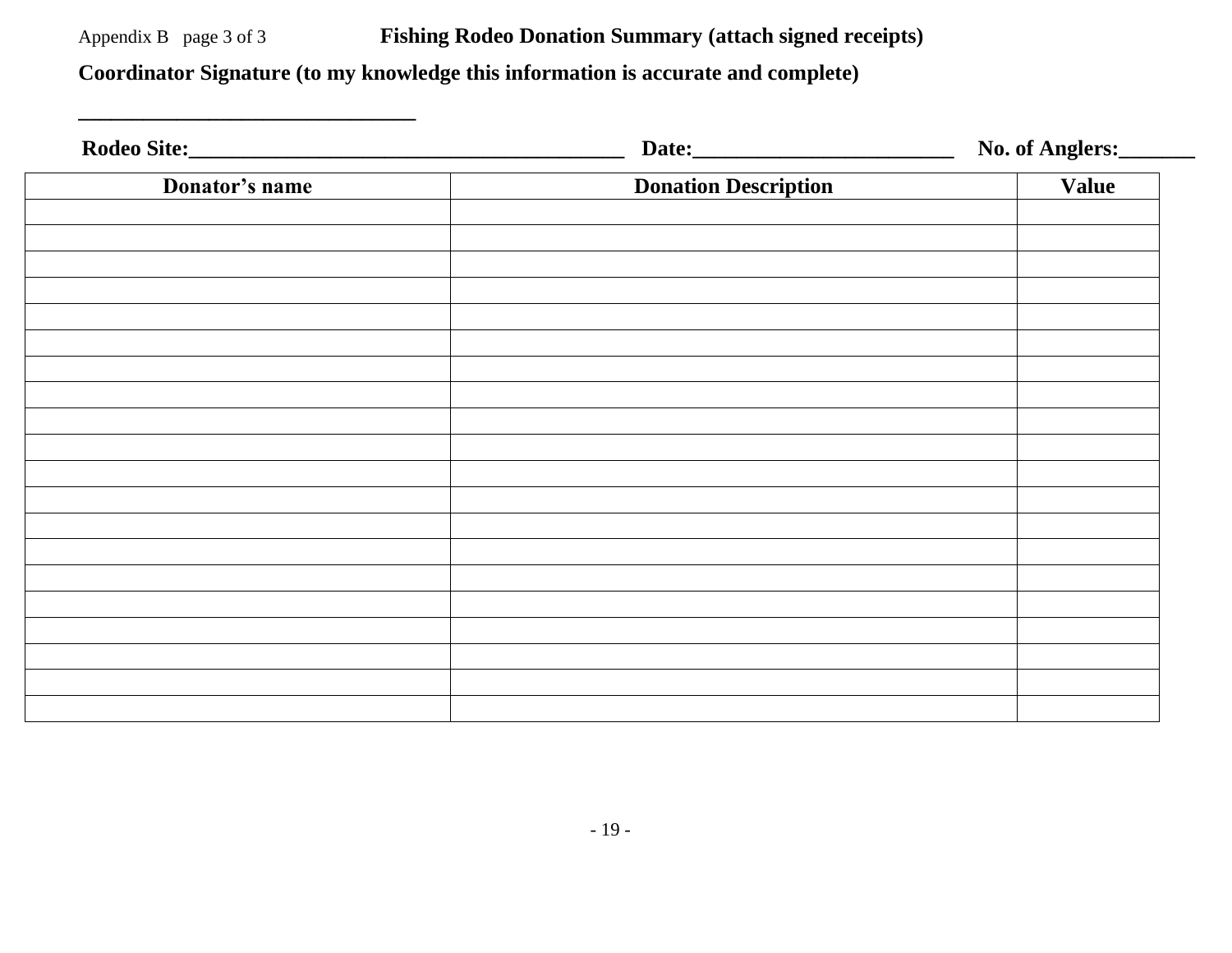#### Appendix C **Fishing Rodeo Registration Form**

**By registering for this event you give MS Wildlife, Fisheries and Parks permission to use any photograph taken during the event for publicity purposes and to enter your child into any door prize drawings.**

**In consideration of my participation in the Activity, I hereby release, and covenant and agree indemnify and hold harmless MDWFP, its members, sponsors, affiliates, agents and volunteers from any and all losses, costs, claims, damages, injuries, liability, or other causes of action, rising out of or in any way connected with participation in the Activity, for myself and those under my care**.

| Rodeo |              |
|-------|--------------|
| Date  | Participants |
|       |              |

| <b>Angler's Name</b> | Age | Date of<br><b>Birth</b> | Parent/Guardian Signature | <b>Street</b> | <b>Address</b><br><b>Town</b> | Zip code |
|----------------------|-----|-------------------------|---------------------------|---------------|-------------------------------|----------|
|                      |     |                         |                           |               |                               |          |
|                      |     |                         |                           |               |                               |          |
|                      |     |                         |                           |               |                               |          |
|                      |     |                         |                           |               |                               |          |
|                      |     |                         |                           |               |                               |          |
|                      |     |                         |                           |               |                               |          |
|                      |     |                         |                           |               |                               |          |
|                      |     |                         |                           |               |                               |          |
|                      |     |                         |                           |               |                               |          |
|                      |     |                         |                           |               |                               |          |

Information Verified by: \_\_\_\_\_\_\_\_\_\_\_\_\_\_\_\_\_\_\_\_\_\_\_\_\_\_\_\_\_\_\_\_\_\_\_\_\_\_\_\_\_\_\_\_\_\_\_\_\_\_\_\_\_ Title: \_\_\_\_\_\_\_\_\_\_\_\_\_\_\_\_\_\_\_\_\_\_\_\_\_\_\_\_\_\_\_\_\_\_\_\_\_\_\_\_\_\_\_\_\_\_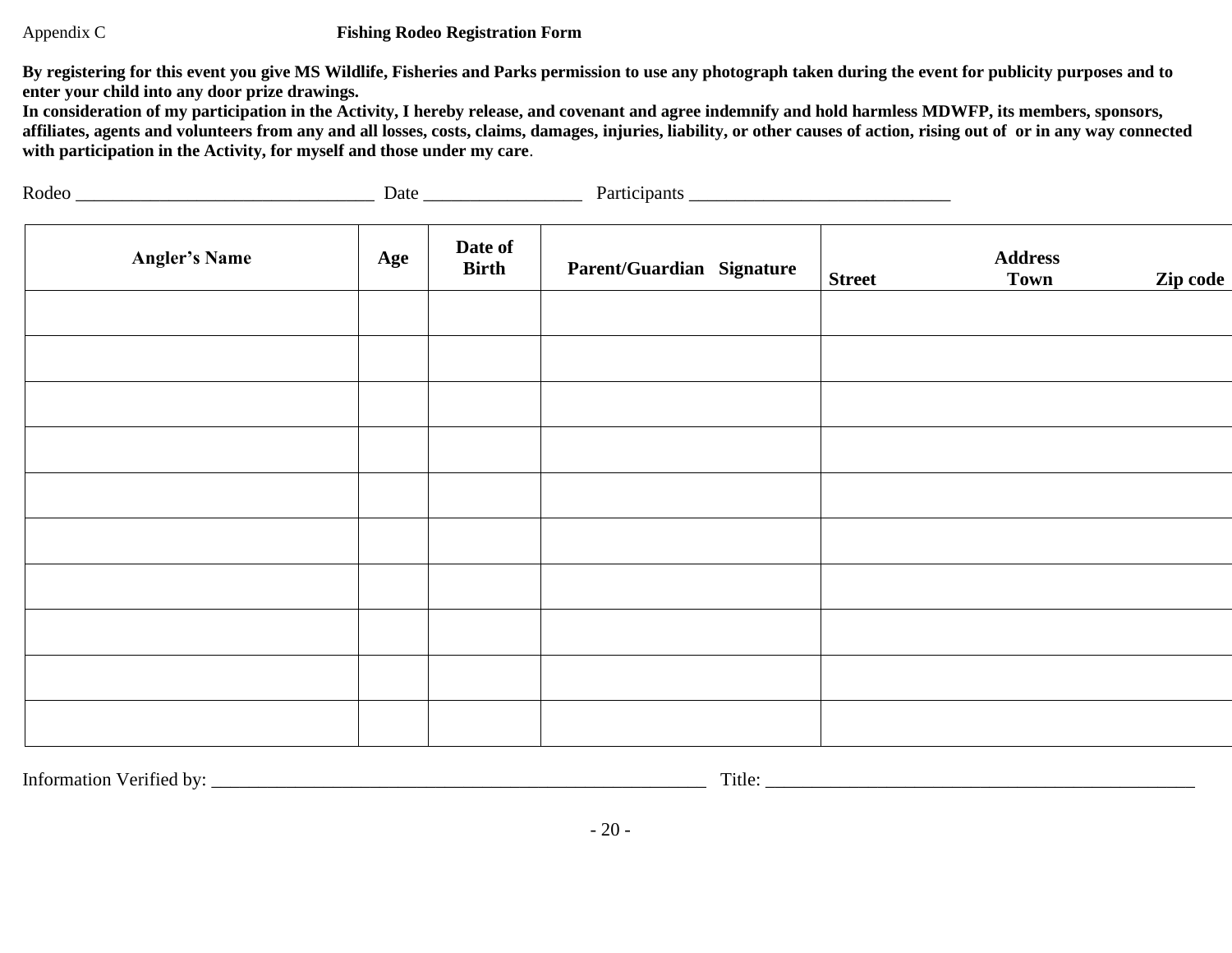## Appendix D

# **RODEO REPORT CARD**

| Event/Location/Date:               |           |                          |      |      |  |
|------------------------------------|-----------|--------------------------|------|------|--|
| Size of Fish Caught:               | Excellent | Good                     | Fair | Poor |  |
| Number of Fish Caught:             | Excellent | Good                     | Fair | Poor |  |
| <b>Availability of Assistants:</b> | Excellent | Good                     | Fair | Poor |  |
| <b>Instructions and Rules:</b>     | Excellent | Good                     | Fair | Poor |  |
| <b>Overall Experience:</b>         | Excellent | Good                     | Fair | Poor |  |
| Do you have a fishing license?     | Yes       | N <sub>o</sub>           |      |      |  |
|                                    |           |                          |      |      |  |
|                                    |           |                          |      |      |  |
|                                    |           |                          |      |      |  |
|                                    |           |                          |      |      |  |
|                                    |           | <b>RODEO REPORT CARD</b> |      |      |  |
| Size of Fish Caught:               | Excellent | Good                     | Fair | Poor |  |
| Number of Fish Caught:             | Excellent | Good                     | Fair | Poor |  |
| <b>Availability of Assistants:</b> | Excellent | Good                     | Fair | Poor |  |
| <b>Instructions and Rules:</b>     | Excellent | Good                     | Fair | Poor |  |
| <b>Overall Experience:</b>         | Excellent | Good                     | Fair | Poor |  |
| Do you have a fishing license?     | Yes       | N <sub>o</sub>           |      |      |  |
|                                    |           |                          |      |      |  |
|                                    |           |                          |      |      |  |
|                                    |           |                          |      |      |  |
|                                    |           |                          |      |      |  |
|                                    |           |                          |      |      |  |
|                                    |           |                          |      |      |  |
|                                    |           |                          |      |      |  |